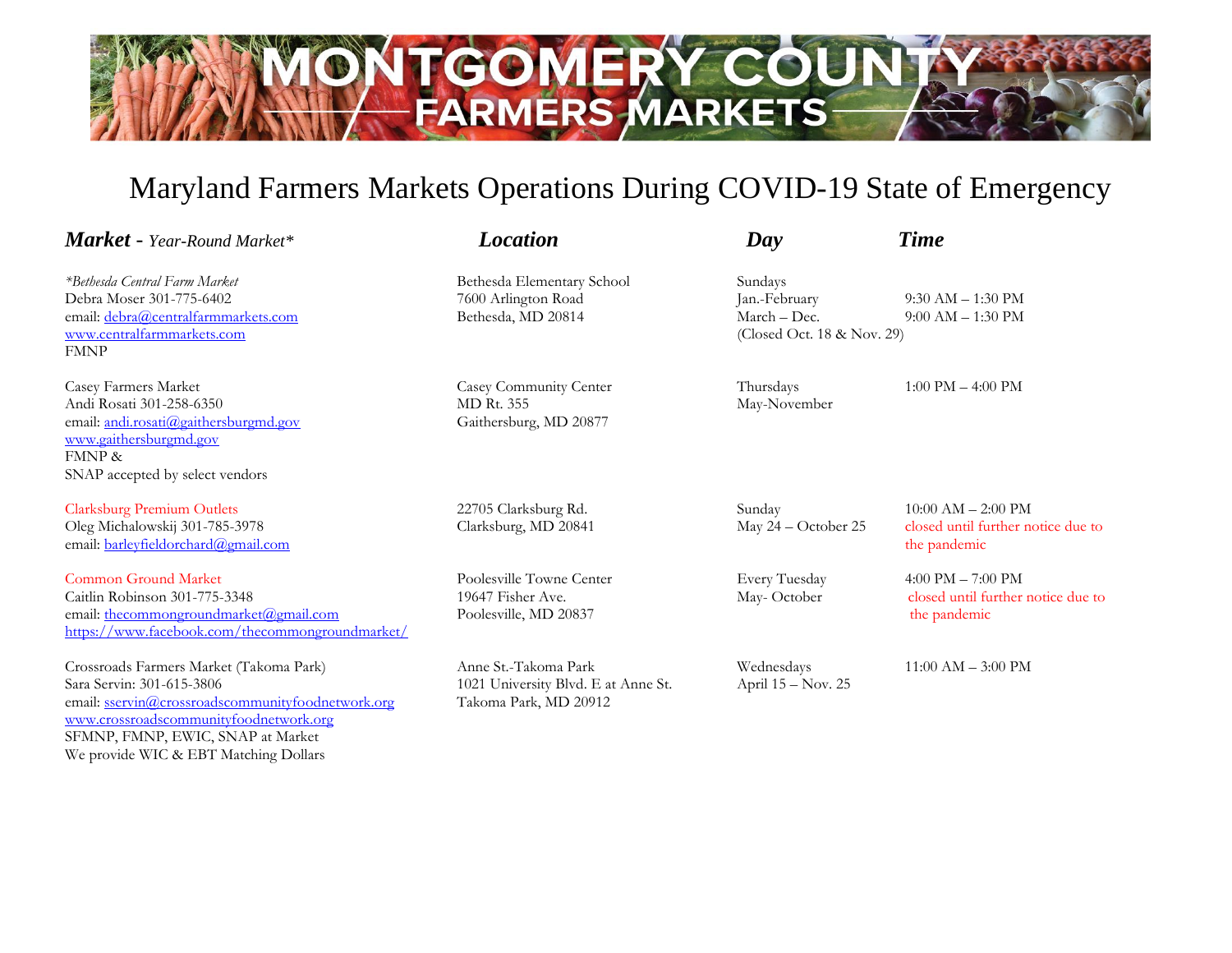| Market                                                                                                                                                                                                                                          | Location                                                                                             | Day                                      | Time                                                                              |
|-------------------------------------------------------------------------------------------------------------------------------------------------------------------------------------------------------------------------------------------------|------------------------------------------------------------------------------------------------------|------------------------------------------|-----------------------------------------------------------------------------------|
| Derwood Farmers Market<br>Gigi Goin 301-792-9448<br>email: milkladymarkets@gmail.com<br>https://www.milkladymarkets.org/derwood-market.html<br>We accept WIC, SFMNP, FMNP, SNAP<br>Cash, Credit, Debit<br>We provide WIC & EBT Matching Dollars | 16501 Redland Road<br>Rockville, MD 20855                                                            | Saturdays<br>May - Sept 5                | $9:00 AM - 1:00 PM$                                                               |
| *FRESHFARM Downtown Silver Spring Market<br>Nony Dutton 202-362-8889<br>email: Hello@freshfarm.org                                                                                                                                              | 890 Ellsworth Dr.<br>Silver Spring, MD 20910                                                         | Saturdays<br>Jan-March                   | $10:00$ AM $- 1:00$ PM                                                            |
| Pierre Grahn - pierre@ffm.org<br>www.freshfarm.org<br>We accept SNAP, FMNP, SFMNP, WIC<br>Providing Matching Dollars                                                                                                                            | Between Fenton St. and Georgia Ave.<br>and in Veterans Plaza                                         | Apr. - Dec.                              | $9:00$ AM $-1:00$ PM                                                              |
| *Garrett Park Farmers Market<br>Jarrah Cernas 717-460-2588<br>email: chicanosol@yahoo.com<br>FMNP, SFMNP, WIC                                                                                                                                   | 4600 Waverly Ave. at Penn Place<br>Garrett Park, MD 20896                                            | Saturdays<br>Jan - March<br>April - Dec. | $10:00$ AM $- 1:00$ PM<br>$9:00$ AM $-1:00$ PM<br>(Closed Nov. 28, Dec. 26, 2020) |
| *Kensington Farmers Market<br>Shirley Watson 301-949-2424<br>email: shirley.watson@tok.md.gov<br>https://explorekensington.com/farmers-market/                                                                                                  | 10417 Howard Avenue<br>Kensington Train Station Lot<br>Kensington, MD 20895                          | Saturdays<br>Year Round                  | $9:00 AM - 1:00 PM$                                                               |
| Lake Potomac Farmers Market<br>Francis Koh 301-257-4321<br>email: fkohmail@gmail.com                                                                                                                                                            | Between River Road & Lake Potomac<br>Drive Intersection                                              | Saturdays<br>June - Oct.                 | $10:00$ AM $- 2:00$ PM                                                            |
| *Main Street Farmers & Artists Market<br>Andi Rosati 301-258-6350<br>email: andi.rosati@gaithersburgmd.gov<br>www.gaithersburgmd.gov<br>FMNP & SNAP accepted by select vendors                                                                  | Kentlands Main St. Pavilion<br>301 Main St.<br>Gaithersburg, MD 20878                                | Saturdays<br>Year Round                  | $9:00$ PM $- 12:00$ PM                                                            |
| Montgomery Village Farmers' Market.<br>Christian Hayes 240-243-2367<br>email: chayes@mvf.org<br>http://www.mvfarmersmarket.com<br><b>FMNP</b>                                                                                                   | Christ the Servant Lutheran<br>Church Parking Lot-<br>9801 Centerway Rd.<br>Montgomery Village 20886 | Saturdays<br>June-Oct.                   | $9:00 AM - 1:00 PM$                                                               |

Montgomery County Farmers Markets – Page 2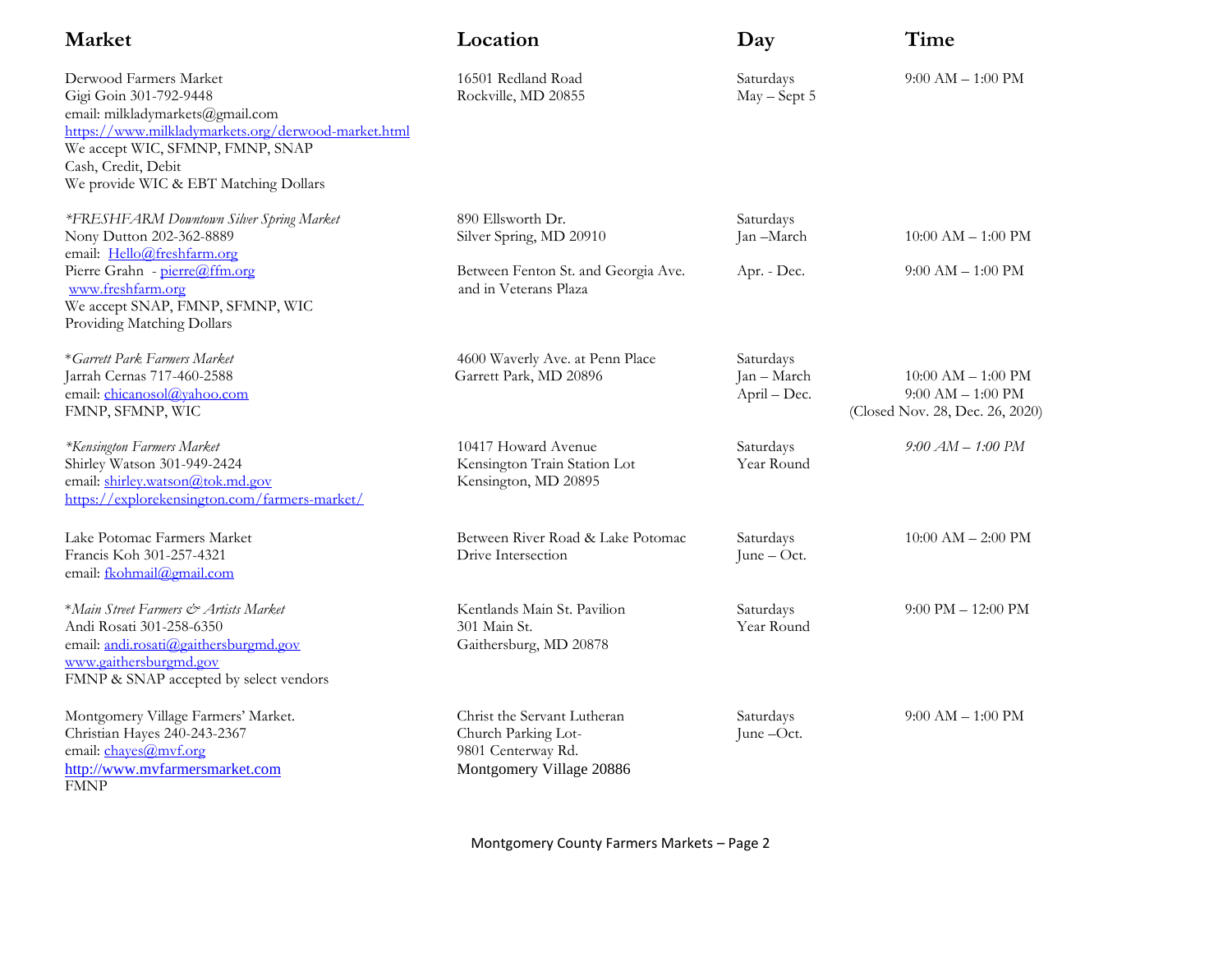| <b>Market</b>                                                                                                                                                                                                      | Location                                                                                          | Day                               | Time                                                                        |
|--------------------------------------------------------------------------------------------------------------------------------------------------------------------------------------------------------------------|---------------------------------------------------------------------------------------------------|-----------------------------------|-----------------------------------------------------------------------------|
| *Olney Farmers Market<br>Janet Terry 202-257-5326<br>email: jterrymarket@gmail.com<br>www.olneyfarmersmarket.com<br><b>FMNP</b>                                                                                    | Medstar Montgomery Gen. Hosp.<br>Thrift Shop Grounds<br>Corner of Rt. 108 & Prince Phillip Dr.    | Sundays<br>Year Round             | $8:00$ AM $- 1:00$ PM                                                       |
| Pike Central Farm Market<br>Debra Moser 301-775-6402<br>email: debra@centralfarmmarkets.com<br>www.centralfarmmarkets.com<br><b>FMNP</b>                                                                           | REI Rockville Parking Lot<br>910 Rose Avenue<br>North Bethesda, MD 20852                          | Saturdays<br>April 25 - Nov.      | $9:00 AM - 1:30 PM$                                                         |
| Poolesville Friday's on the Commons<br>Cathy Bupp 301-428-8927<br>email: catbupp@aol.com                                                                                                                           | Whalen Commons<br>19701 Fisher Avenue<br>Poolesville, MD 20837                                    | Fridays<br>June -August           | $6:00$ PM $-$ 9:00 PM<br>closed until further notice due to the<br>pandemic |
| Potomac Village Farmers Market<br>Jacqueline Rock 301-299-9383<br>email: pumcparish@gmail.com<br>https://www.potomac2-umc.org/potomacyillagefarmersmarket<br>FMNP, SNAP<br>Provide Matching Dollars, Credit, Debit | 9908 South Glen Rd.<br>Potomac, MD 20854                                                          | Thursdays<br>$May - Nov.$         | $3:00$ PM $- 7:30$ PM                                                       |
| Rockville Farmers Market<br>Mike Coppersmith 240-314-8620<br>email: mcoppersmith@rockvillemd.gov<br>www.rockvillemd.gov/farmers<br>FMNP, SFMNP, SNAP<br>& WIC ACCEPTED AT MARKET                                   | Rockville Town Center<br>Corner of Rt. 28 & Monroe St.<br>Jury Parking Lot<br>Rockville, MD 20850 | Saturdays<br>June $-$ Nov         | $9:00$ AM $-1:00$ PM                                                        |
| Sandy Spring Gardens<br>Tom Farquhar 240-357-2609<br>email: farquhart@gmail.com                                                                                                                                    | 655 Watkins Mill Rd.<br>Gaithersburg, MD 20879                                                    | Thursdays<br>$May - Oct.$         | $12:00 \text{ PM} - 2:00 \text{ PM}$                                        |
| Shady Grove Farmers Market<br>Gigi Goin 301-792-9448<br>email: shadygrovemarket@gmail.com<br>www.shadygrovemarket.org<br>https://www.milkladymarkets.org/preorder.html                                             | Johns Hopkins-Rockville Campus<br>Corner of Key West Ave & Broschart Rd<br>Rockville, MD 20850    | Wednesdays<br>June $3 -$ Sept. 30 | $11:00$ AM $- 2:00$ PM                                                      |

WIC/SFMNP/FMNP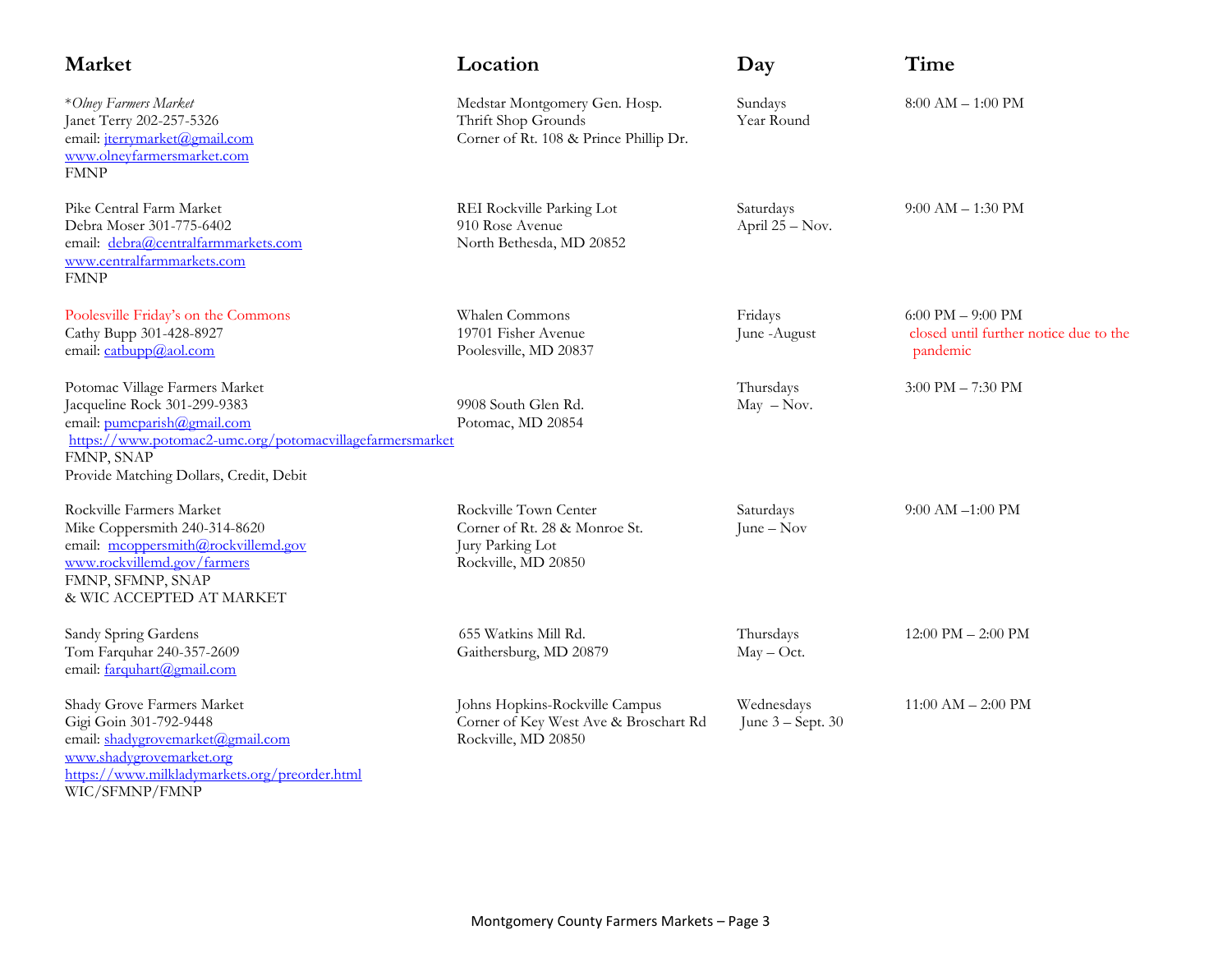| <b>Market</b>                                                                                                                               | Location                                                                                                             | $\bf{D}$ ay                                                                                         | Time                                                                      |
|---------------------------------------------------------------------------------------------------------------------------------------------|----------------------------------------------------------------------------------------------------------------------|-----------------------------------------------------------------------------------------------------|---------------------------------------------------------------------------|
| *Takoma Park Farmers Market<br>Laura Barclay 301-891-6789<br>email: tpfarmersmarket@gmail.com<br>www.takomaparkmarket.com<br><b>FMNP</b>    | 6931 Laurel Ave. Shops on<br>parking lot behind the shops<br>on Laurel Ave. Entrance: next to<br>Suntrust Bank       | Sundays<br>Year Round                                                                               | 9:00AM-10AM Senior only shopping<br>$10:00$ AM $- 2:00$ PM                |
| The Market at The Family Room<br>Kim Glab 240-489-1463<br>e-mail: tfrfarmersmarket@gmail.com<br>www.thefamilyroomlaytonsville.com/themarket | 6820 Olney Laytonsville Road<br>Laytonsville, Maryland 20882<br>(located within Laytonsvillage<br>"The Family Room") | Saturdays $(2nd & 4th)$<br>May $9$ – Oct. 24<br>Special Holiday Market<br>November 21 <sup>st</sup> | $9:00 AM - 1:00 PM$<br>Closed until further notice due to the<br>pandemic |

**FMNP: Farmers Market Nutrition Program SFMNP: Senior Farmers Market Nutrition Program SNAP: Supplemental Nutrition Assistance Program WIC: Women, Infant, Children**

Montgomery County Farmers Markets – Page 4

**MC Office of Agriculture-301-590-2823**